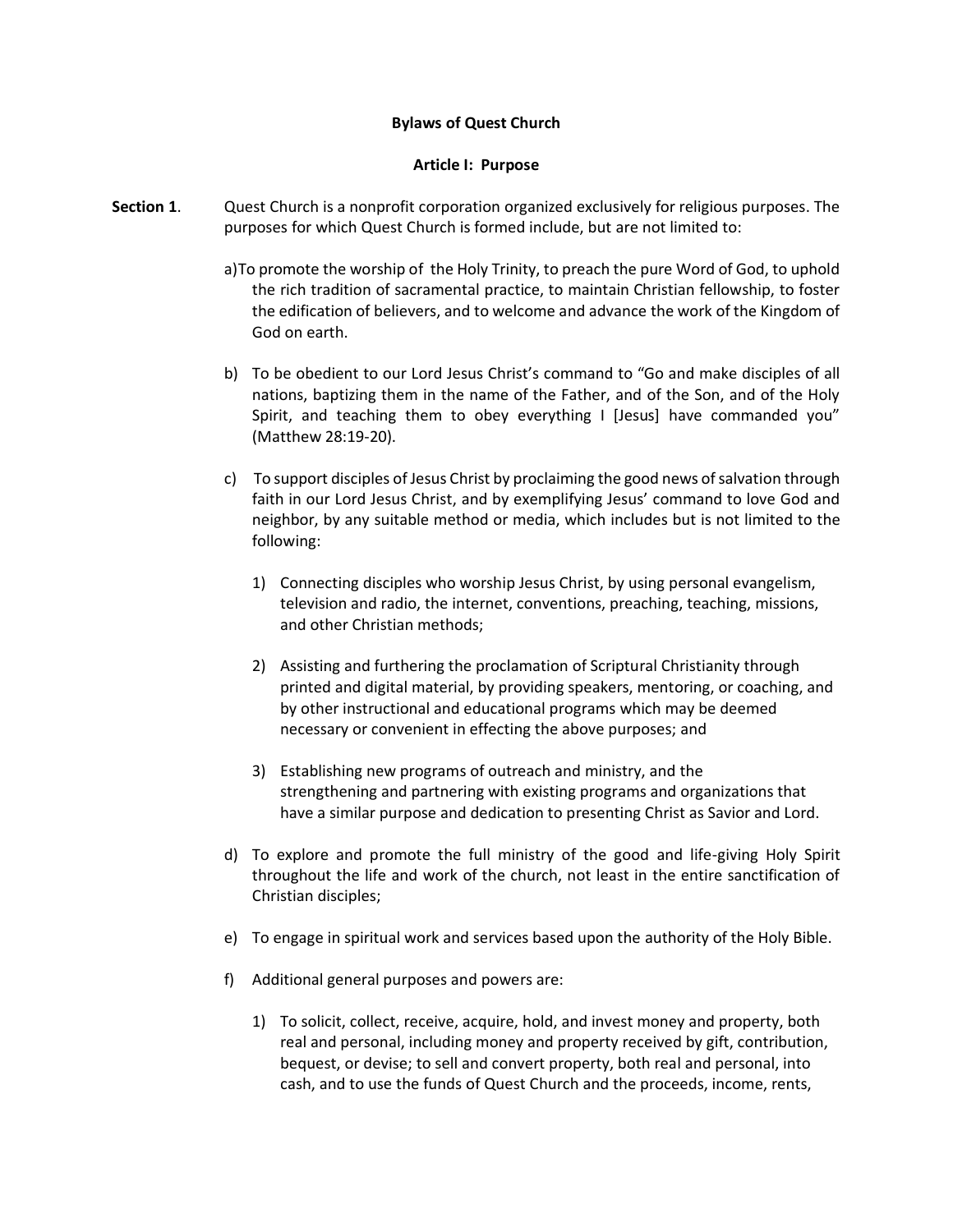issues, and projects derived from any property of the Church for any of the purposes for which the Church is formed;

- 2) To purchase, acquire, own, hold, sell, lease, assign, transfer, dispose of, mortgage, pledge, hypothecate, or encumber, shares, bonds, notes, debentures, or other securities or evidence of indebtedness of any person, firm, corporation, or association and, while the owner or holder of them, to exercise all rights, powers, and privileges of ownership;
- 3) To purchase or acquire, own, hold, use, lease (either as lessor or lessee), sell, exchange, assign, convey, dispose of, mortgage, hypothecate, or encumber real and personal property;
- 4) To enter into, make, perform, and carry out contracts of every kind for any lawful purpose without limit on amount, with any person, firm, association or corporation, municipality, county, parish, state, territory, government, or other municipal or governmental subdivision;
- 5) To borrow money, incur indebtedness, and to secure repayment by mortgage, pledge, deed of trust, or other hypothecation of property, both real and personal; and
- 6) To do all things necessary, expedient, or appropriate to the accomplishment of any of the objects and purposes for which this corporation is formed.
- 7) That the undersigned wish to avail themselves of the provisions of the Georgia Business
- **Section 2.** Notwithstanding any of the above statements of purposes and powers, this corporation shall not, except to an insubstantial degree, engage in any activities or exercise any powers that are not in furtherance of the primary purpose of Quest Church. No part of the earnings of Quest Church shall ever inure to or for the benefit of or be distributable to its members, Council Members, officers, or other private persons, except that Quest Church shall be empowered to pay reasonable compensation for services rendered and to make payments and distributions in furtherance of the purposes for which it was formed.
	- a) Notwithstanding any other provisions of these Bylaws, Quest Church shall not carry on any other activities not permitted to be carried on (a) by an association exempt from Federal Income Tax under Section 501(c)(3) of the Internal Revenue Code of 1986 (or any corresponding or successor provision of any United States Internal Revenue Law), or (b) by a corporation, contributions to which are deductible under Section 170(c)(2) of the Internal Revenue Code of 1986 (or any corresponding or successor provision of any United States Internal Revenue Law).
	- b) In the event of any dissolution of the corporation or the winding up of its affairs, or other liquidation of its assets, the corporation's property shall not be conveyed to any organization created or operated for profit or to any individual for less than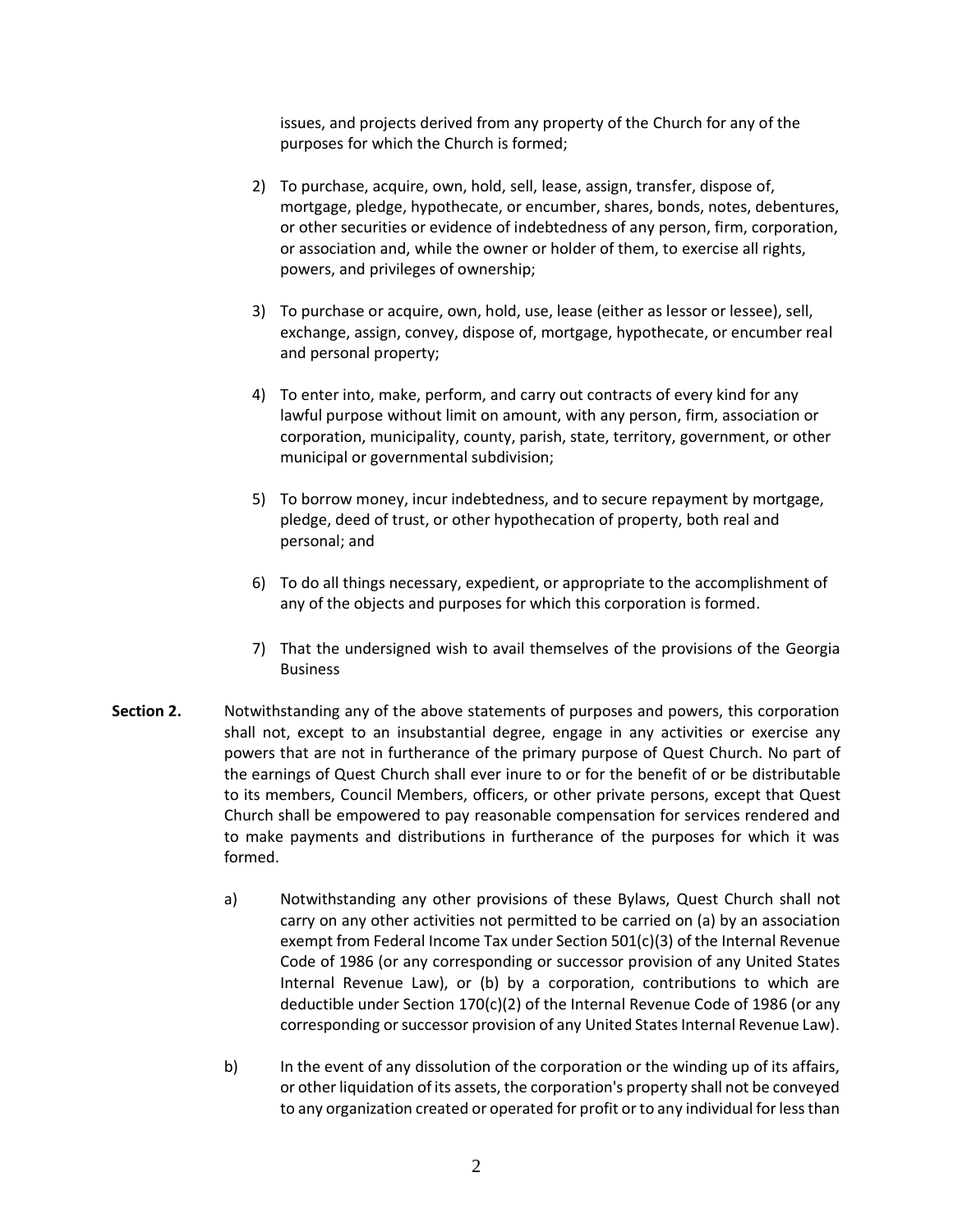the fair market value of such property, and all assets remaining after the payment of the corporation's debts shall be conveyed or distributed as the Council of Directors shall determine, only to an organization or organizations created and operated for nonprofit purposes similar to those of the corporation, and within the intent of Section 501(c)(3)of the Internal Revenue Code of 1986 (or the corresponding provisions of any future United States Internal Revenue law); provided, that any such assets not so disposed of shall be disposed of by the Circuit Court of the county in which the principal office of the corporation is located, exclusively for such purposes or to such organizations as said Court shall determine are organized and operated exclusively for such purposes.

**Section 3** *Statement on Biblical Authority, Statement of Faith, & Statement of Moral Principles*. These statements shall be identical to those adopted by Quest Church in its Faith and Practice Document.

# **Article II: Governing Body – Leadership Council**  (Acting as Leadership Council)

- **Section 1** *Number, Qualifications and Authority:* The governing authority of this corporation shall reside in a Leadership Council, (hereinafter the "Council"), consisting of not less than three (3) Council Members and no more than twelve (12) Council Members. Council Members will be nominated by senior staff and voted and approved by the Leadership Council. The Council Members shall consist of lay members and the Senior Staff and designated staff positions.
- **Section 2** *Election and Term of Office:*
	- a) Council Members serve as follows: three shall serve for three (3) years, three shall serve for two (2) years and three shall serve for one (1) year. Thereafter, Council Members shall be elected by the current Council at its annual meeting each year, as terms expire. Committee chairpersons shall be members of the Leadership Council, but other members may be approved with the agreement of the pastor and majority of the current Council. Each Council Member shall serve a term of three (3) years. A one (1) year extension may be granted up to two (2) times for a total of five (5) years total. Prior to or in conjunction with installation, newly elected Members of the Leadership Council shall affirm their acceptance of the purpose, principles, and mission statement of Quest Church. Once a previous Council Member has been off Council for a minimum of one year, he or she is eligible for nomination again.
	- b) Any member of the Leadership Council may be removed from office, for any reason, by a two-thirds vote of the Council at a regular or special meeting of the Leadership Council. Two unexcused absences from Council meetings within a one-year period shall be grounds for the removal.
- **Section 3** *Vacancies:* Vacancies on the Leadership Council shall be filled for the remainder of the unexpired term by majority vote of the remaining Council Members at their next official meeting which fulfills the requirements for quorum.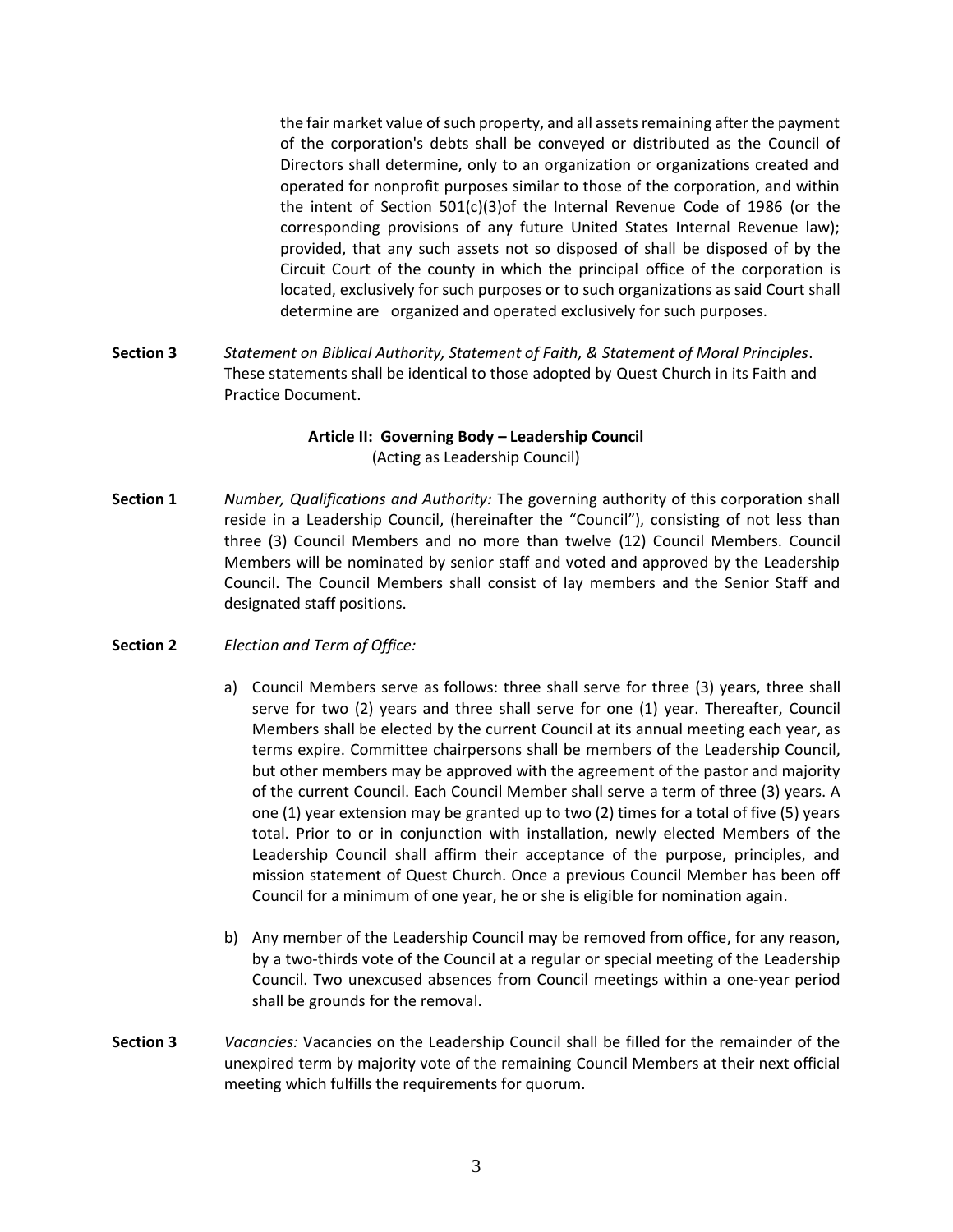- **Section 4** *Removal from Office:* Removal of a member of the Leadership Council shall require twothirds vote of the Council.
- **Section 5** *Regular Meetings:* The Council shall hold regular meetings of which time and place shall be determined by the Council.
- **Section 6** *Annual Meeting:* The Council shall hold its annual meeting in the last quarter of each year, with ten (10) days prior notice be given to the Council Members by the Secretary, and at such time and place may be determined by the Leadership Council. At this time, new members of the Council shall be voted on and then installed in January of the following year.
- **Section 7** *Special Meetings:* Special meetings of the Leadership Council may be called by at the discretion of the Lead Pastor, Chairperson, or two (2) Council Members. Special votes may be called via email should issues arise in between scheduled meetings.
- **Section 8** *Quorum:* At all meetings of the Leadership Council, the presence of a majority of Council Members shall constitute a quorum for the conduct of business, and the acts of majority of Council Members present at such meetings shall be the acts of the entire Council, except where a larger number is required by law, the Articles of Incorporation, or by these Bylaws.
- **Section 9** *Action By Non-Unanimous Consent Without Meeting:* Unless otherwise restricted by law, any action required or permitted to be taken at any meeting of the Leadership Council may be taken without a meeting if a consent in writing, setting forth the action to be taken, is signed by a sufficient number of trustees or members of a committee of the Leadership Council as would be necessary to take that action at a meeting at which all of the trustees or members of a committee of the Leadership Council were present and voted. Such written consent shall bear the date of the signature of each trustee or committee member who signs the consent, and such written consent shall not be effective unless, within sixty (60) days after the date of the earliest dated consent, a consent or consents signed by the required number of members, trustees or committee members is delivered to the Church. Delivery shall be by hand or certified or registered mail, return receipt requested. Prompt notice of the taking of any action by trustees or committee members without a meeting by less than unanimous written consent shall be given to all trustees or committee members who did not consent in writing to the action.

#### **Article III: Officers**

- **Section 1** *Election and Term of Office*: The Leadership Council shall choose from their own number, at the annual meeting to be held in October each year, officers who shall include: President, Secretary and Treasurer. Term of office for each elected person shall be one (1) year, commencing January  $1^{st}$  and concluding December 31 $^{st}$  each year.
- **Section 2** *Duties of the President:*
	- a) Conduct meetings of the Leadership Council;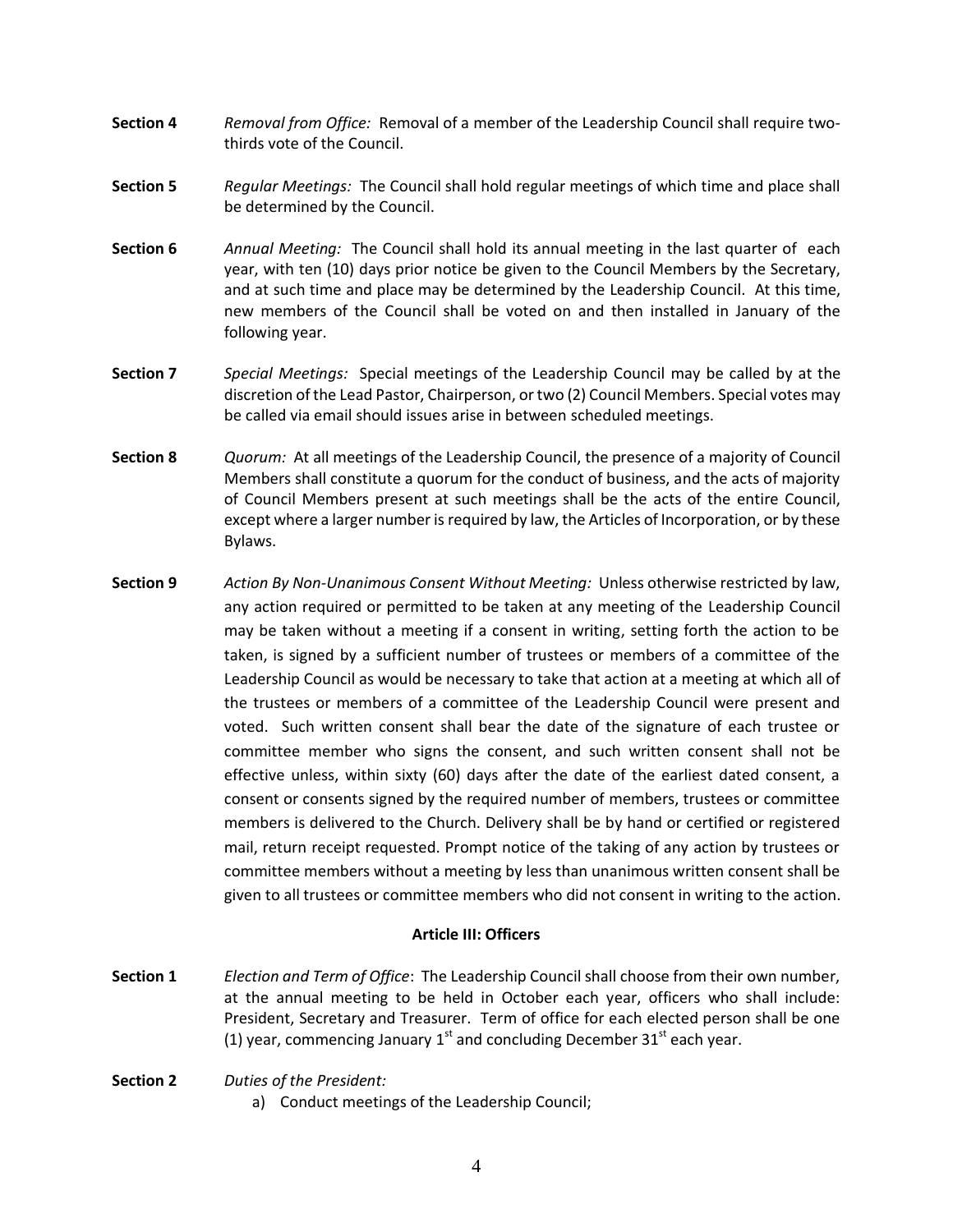b) Appoint committees with the approval of the Council;

## **Section 3** *Duties of the Secretary:*

- a) Record and keep the minutes of all meetings of the Leadership Council;
- b) Be responsible for all correspondence except as otherwise prescribed by the Leadership Council; and
- c) Perform any other duties and functions customarily pertaining to this office or as prescribed by the Leadership Council.
- **Section 4** *Duties of the Treasurer:*
	- a) Oversee an account of all transactions as Treasurer and of the financial condition of the corporation whenever necessary;
	- b) Work in cooperation with the Director of Finance of staff at Quest Church, and;
	- c) Oversee any and all records required of a non-profit charitable organization by the Internal Revenue Service to allow donors to deduct donations from their taxable income.

### **Article IV: Fiscal Year**

**Section 1** *Fiscal Year:* The fiscal year of this corporation shall begin on the first day of January and end on the last day of December of each year.

### **Article V: Amendments**

**Section 1** *Amendments:* An amendment to these Bylaws may be proposed by any member of the Leadership Council. Such amendment shall be proposed in writing to the Council Secretary, so that the Council Members are notified at least ten (10) days prior to the next regular or special Council meeting. Amendments may be adopted by an affirmative vote of two-thirds of the entire Leadership Council. This may include proxy votes by way of written vote, electronic vote (i.e., email), or oral vote by telephone to any officer of the Council. Said proxy vote shall then be delivered to the Council.

## **Article VI: Indemnification**

- **Section 1** *Definitions:* For purposes of this Article, the following terms shall have the following meanings:
	- a) *Liabilities and Expenses* shall mean monetary obligations incurred by or on behalf of a Council Member or an officer in connection with the investigation, defense, or appeal of a Proceeding (as defined below) or in satisfying a claim there under and shall include but not limited to attorneys' fees; amounts of judgments, fines, or penalties; and amounts paid in settlement by or on behalf of a Council Member or officer.
	- b) *Other Enterprise* shall mean any corporation, partnership, joint venture, trust, employee benefit plan, or other enterprise, whether for profit or not, for which a Council Member or officer is or was serving, at the request of the Corporation, as a Council Member, officer, partner, trustee, employee, or agent.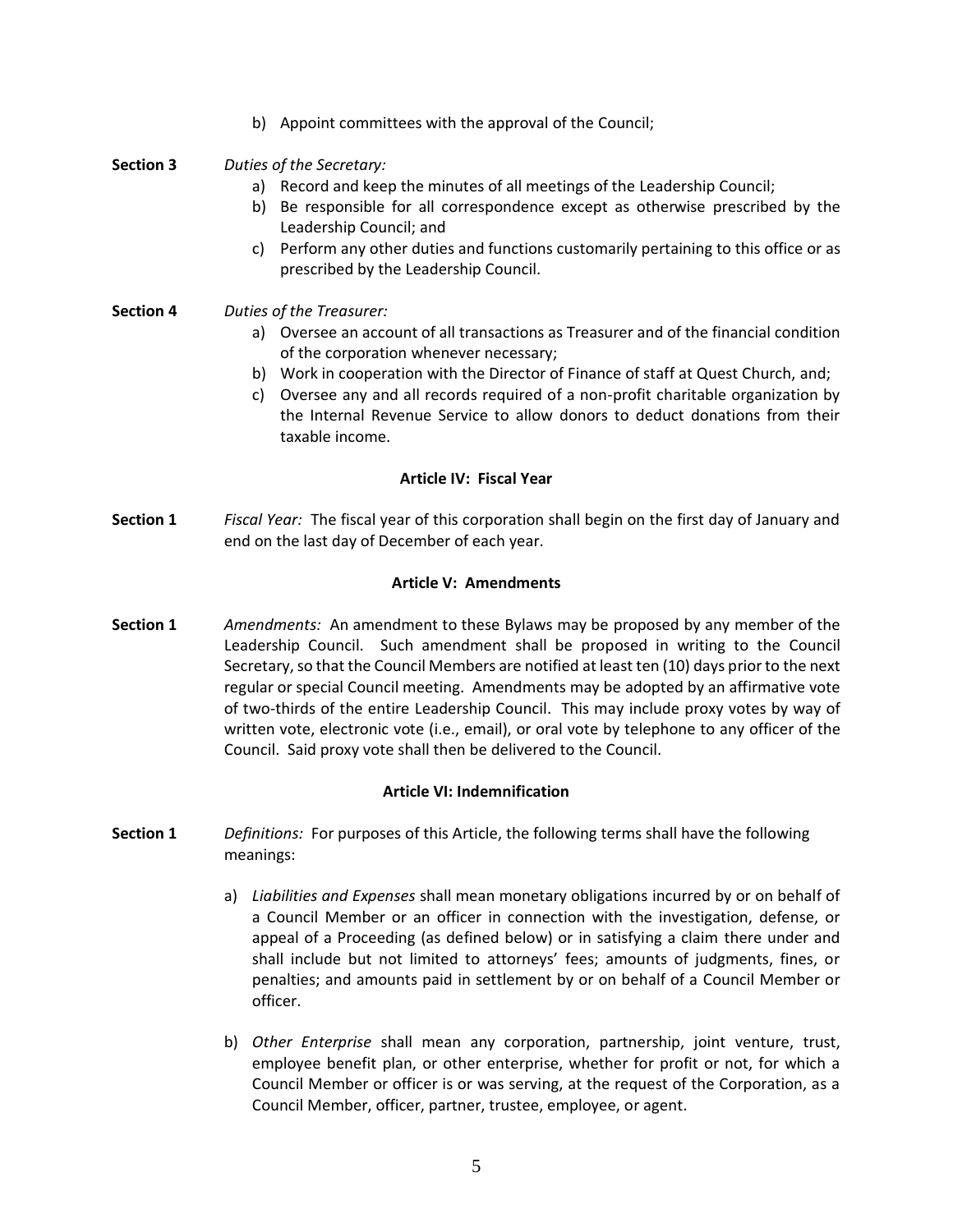- c) *Proceeding,* shall mean any claim, action, suit, or proceeding (whether brought by or in the right of the Corporation or Other Enterprise or otherwise), civil, criminal, administrative, or investigative, whether formal or informal, and whether actual or threatened or in connection with an appeal relating thereto, in which a Council Member or officer may become involved, as a party or otherwise (i) by reason of being or having been a Council Member or officer of the Corporation (and, if applicable, an employee or agent of the Corporation) or a Council Member, officer, partner, trustee, employee, or agent of an Other Enterprise or arising out of his or her status as such or (ii) by reason of any past or future action taken or not taken by a Council Member or officer in any such capacity, whether or not he or she continues to be such at the time he or she incurs Liabilities and Expenses on account of the Proceeding.
- **Section 2** *Indemnification:* If a Council Member or Officer is made a party to or threatened to be made a party to any Proceeding, the Corporation shall indemnify the Council Member or Officer against Liabilities and Expenses incurred by him or her in connection with such Proceeding in the following circumstances:
	- a) If a Council Member or Officer has been wholly successful on the merits or otherwise with respect to any such Proceeding, he or she shall be entitled to indemnification for Liabilities and Expenses as a matter of right.
	- b) In all other situations, a Council Member or Officer shall be entitled to indemnification for Liabilities and Expenses as a matter of right unless, with respect to any action or failure to act by the Council Member or officer that is at issue in such Proceeding, such action or failure to act constituted willful misconduct or recklessness. To be entitled to indemnification pursuant to this Section, the Council Member or Officer must notify the Corporation of the commencement of the Proceeding in accordance with Section 5 of this Article and request indemnification. A review of the request for indemnification and the facts and circumstances underlying the Proceeding shall be made pursuant to one of the following procedures:
		- 1) by the Council, by a majority vote from among the Members who are not parties to, or who have been wholly successful with respect to, such Proceeding;
		- 2) if such quorum cannot be obtained under Section  $2(b)(1)$  above, by a majority vote of a committee duly designated by the Chairperson (in the designation of which, Council Members who are parties to such Proceeding may participate), consisting solely of two or more members who are not parties to, or who have been wholly successful with respect to, such Proceeding; or
		- 3) by independent legal counsel selected by a majority vote from among the Council Members who are not parties to, or who have been wholly successful with respect to, such Proceeding.

Any determination made in accordance with the above procedures shall be binding on the Corporation.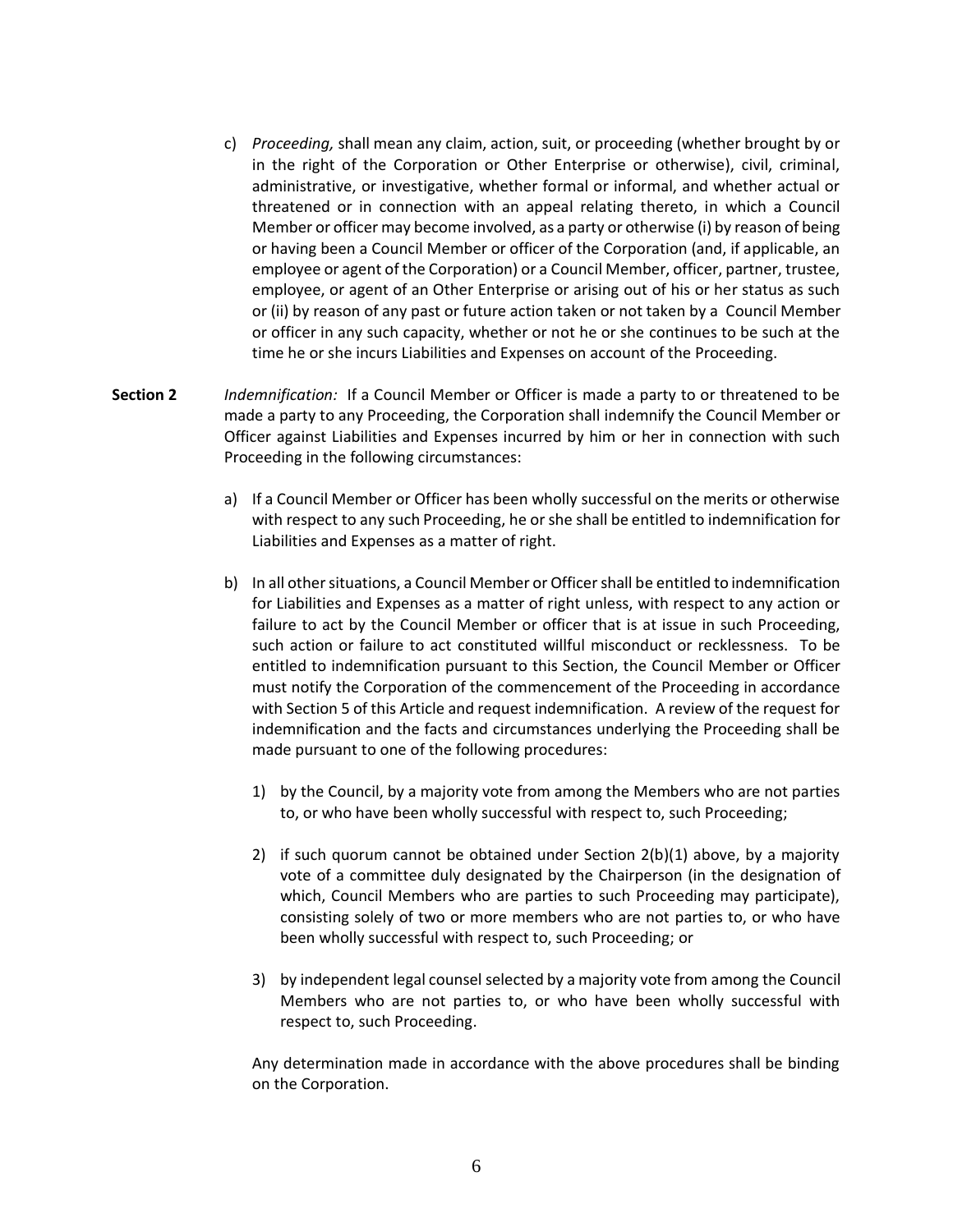- c) If several claims, issues, or matters of action are involved, a Council Member or officer may be entitled to indemnification as to some matters even though he or she is not entitled to indemnification as to other matters.
- **Section 3** *Prepaid Liabilities and Expenses:* The Liabilities and Expenses that are incurred or are payable by a Council Member or Officer in connection with any Proceeding shall be paid by the Corporation in advance, with the understanding and agreement between such Council Member or Officer and the Corporation that, in the event it shall ultimately be determined as provided herein that the Council Member or Officer was not entitled to be indemnified or was not entitled to be fully indemnified, the Council Member or officer shall repay to the Corporation such amount, or the appropriate portion thereof, so paid or advanced.
- **Section 4** *Exceptions to Indemnification:* Notwithstanding any other provisions of this Article to the contrary, the Corporation shall not indemnify a Council Member or Officer for any Liabilities and Expenses for which payment is actually made to or on behalf of a Council Member or officer under an insurance policy, except in respect to any excess beyond the amount of payment under such insurance policy.
- **Section 5** *Notification and Defense of Proceeding:* Promptly after receipt by a Council Member or officer of notice of the commencement of any Proceeding, the Council Member or officer will, if a request for indemnification in respect thereof is to be made against the Corporation under this Section, notify the Corporation of the commencement thereof; but the failure to so notify the Corporation will not relieve it from obligation that it may have to the Council Member or officer under this Section or otherwise. With respect to any such Proceeding as to which the Council Member or officer notifies the Corporation of the commencement thereof;
	- a) The Corporation will be entitled to participate therein at its own expense; and
	- b) Except as otherwise provided below, to the extent that it may so desire, the Corporation, jointly with any other indemnifying party similarly notified, will be entitled to assume the defense thereof, with counsel reasonably satisfactory to the Council Member or officer. After notice from the Corporation to the Council Member of officer of its election to assume the defense of the Council Member or officer in the Proceeding, the Corporation will not be liable to the Council Member or officer under this Section for any legal or other Expenses subsequently incurred by the Council Member or officer in connection with the defense thereof other than reasonable costs of investigation or as otherwise provided below. The Council Member or officer shall have the right to employ counsel in such Proceeding, but the Expenses of such counsel incurred after notice from the Corporation of its assumption of the defense thereof shall be at the expense of the Council Member or officer unless:
		- 1) The employment of counsel by the Council Member or officer has been authorized by the Corporation;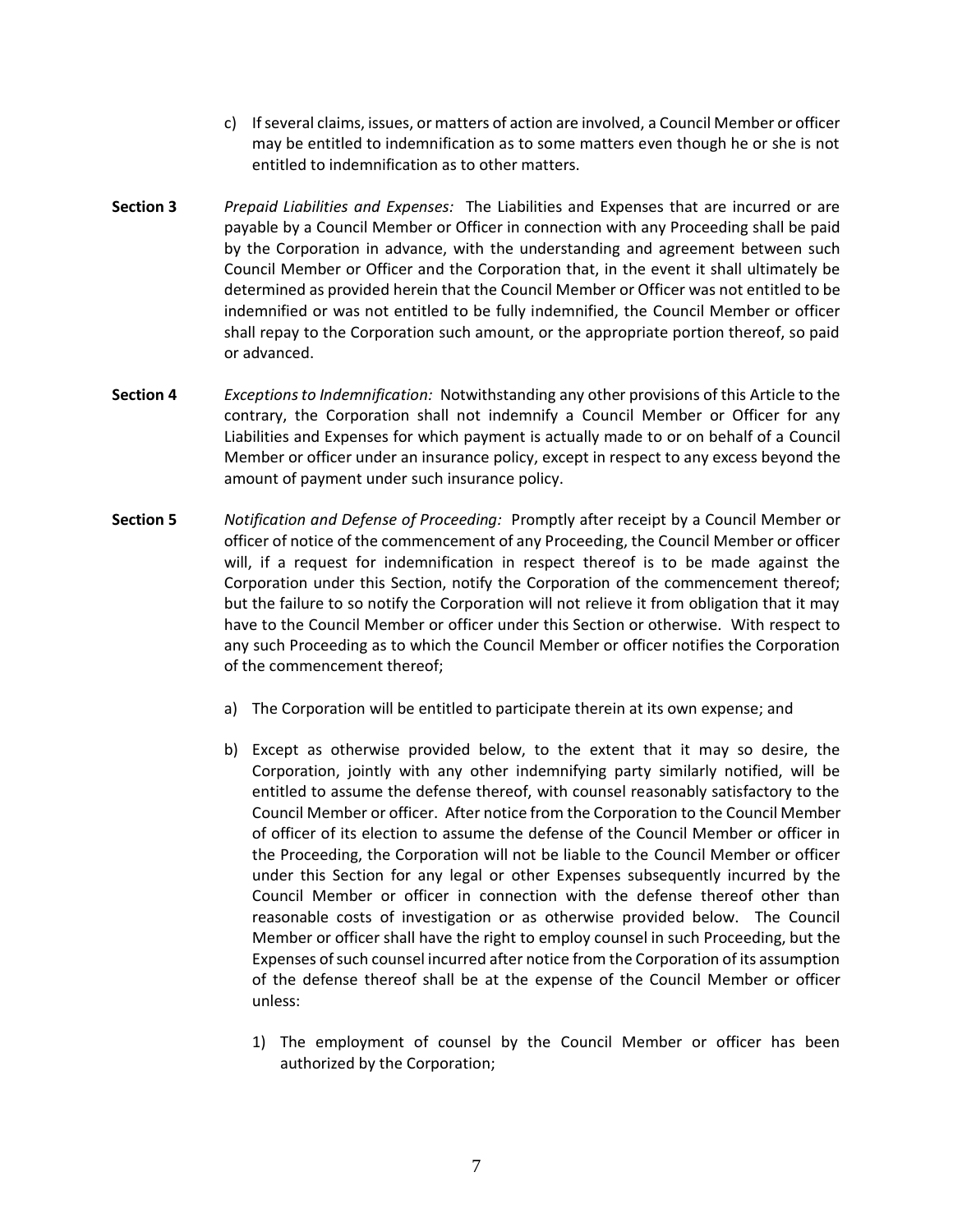- 2) The Council Member or officer shall have reasonably concluded that there may be a conflict of interest between the Corporation and the Council Member or officer in the conduct of the defense of such Proceeding; or
- 3) The Corporation shall not, in fact, have employed counsel to assume the defense of such Proceeding in each of which cases the Expenses of counsel employed by the Council Member or officer shall be paid by the Corporation. The Corporation shall not be entitled to assume the defense of any Proceeding brought by or in the right of the Corporation or was to which the Council Member or officer shall have made the conclusion provided for in Section 5(b)(2) above.
- c) The Corporation shall not be liable to indemnify a Council Member or officer under this Article VI for any amounts paid in settlement of any Proceeding without the Corporation's prior written consent. The Corporation shall not settle any action or claim in any manner that would impose any penalty or limitation on a Council Member or officer without the Council Member's or officer's prior written consent. Neither the Corporation nor a Council Member's or officer will unreasonably withhold its or his or her consent to any proposed settlement.
- **Section 6** *Other Rights and Remedies:* The rights of indemnification provided under this Article VI are not exhaustive and shall be in addition to any rights to which a Council Member or officer may otherwise be entitled by contract or as a matter of law. Irrespective of the provisions of this Article VI, the Corporation may, at any time and from time to time, indemnify Council Members, officers, employees, and other persons to the full extent permitted by law, whether with regard to past or future matters.
- **Section 7** *Continuation of Indemnity:* All obligations of the Corporation under this Section shall survive the termination of a Council Member's or officer's service in any capacity covered by this Article VI.
- **Section 8** *Insurance:* The Corporation may purchase and maintain insurance on behalf of any Council Member, officer, or other person or any person who is or was serving at the request of the Corporation as a Council Member, officer, employee, or agent of an Other Enterprise against liability asserted against such person and incurred by such person in any capacity or arising out his and her status as such, whether or not the Corporation would have the power to indemnify such person against such liability under the provisions of applicable statues, this Article, or otherwise.
- **Section 9** *Benefit:* The provisions of this Article VI shall inure to the benefit of each Council Member or officer and his or her respective heirs, personal representatives, and assigns and the Corporation, its successors, and assigns.
- **Section 10** *Severability:* In case any one or more of the provisions contained in this Article VI shall, for any reason, be held to be invalid, illegal, or unenforceable in any respect, such invalidity, illegality, or unenforceability shall not affect any other provision of this Article VI, but this Article VI shall be construed as if such invalid, illegal, or unenforceable provision or provisions had never been contained herein.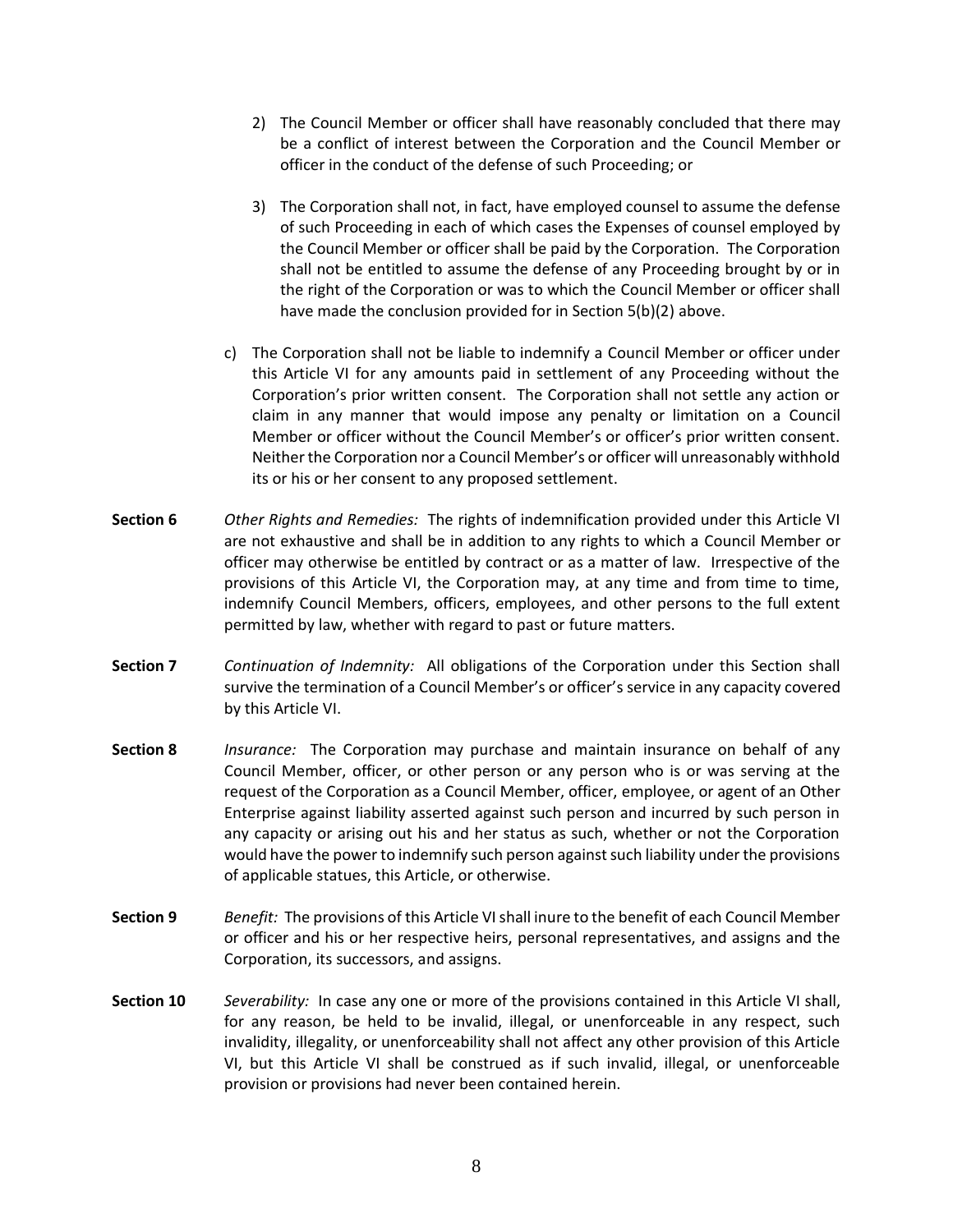#### **Article VII: Parliamentary Authority**

**Section 1** *Parliamentary Procedures:* The parliamentary procedure of this corporation shall be governed by the current edition of Robert's Rules of Order.

### **Article VIII: Dissolution**

- **Section 1** *Dissolution:* The corporation shall be dissolved (i) through the authorization by a vote of two-thirds of the members of the corporation voting at a meeting of members to consider dissolution, or (ii) upon an order of judicial dissolution in accordance with the Georgia Business Corporation Code, Sec. 14-3-101 et. seq. Upon dissolution of the corporation by the members, one liquidator selected by the members shall settle the corporation's affairs in accordance with Georgia Business Corporation Code, Sec. 14-3-101 et. seq. In the event Quest Church, shall cease, terminate, discontinue doing business, or abandon its principal function for any and all reasons, the assets and property of the Corporation shall be given to another organization recognized as tax exempt from the Federal income tax as a 501(c)(3) organization, and shares the same purposes, principles and mission statement of Quest Church.
- **Section 2** *Prohibited Dissolution:* No part of the earnings of Quest Church shall inure to the benefit of, or be distributable to, its members, officers, Council Members, or any person except that the corporation shall be authorized and empowered to pay reasonable compensation for services rendered and to make payments in the furtherance of the corporation. Notwithstanding any other provisions of the Articles of Incorporation or these Bylaws of the corporation, the corporation shall not carry on any activity not permitted to be carried on:
	- a) by a corporation exempt from Federal Income Tax, under Section  $501(c)(3)$  of the Internal Revenue Code of 1986, as amended (or by the corresponding section of any future Revenue Code of the United States of America); or
	- b) by a corporation, contributions to which are deductible under Section 170(c)(2) of the Internal Revenue Code of 1986, as amended (or the corresponding section of any future United States Revenue Law).

## **Article IX: The Ownership of Property**

**Section 1.** The ownership of all real and personal property, moveable, or immovable, now owned or hereafter by Quest Church shall be held by the Church in its corporate name. The term "ownership," within this article contemplates both legal and beneficial interest in the land and does not concede a trust in favor of any party. The Leadership Council shall have the supervision, oversight, and care of all property. No other entity, denomination, or affiliated party that the Church may later join shall have any ownership interest in the Church Property.

## **Article X: Conflict of Interest**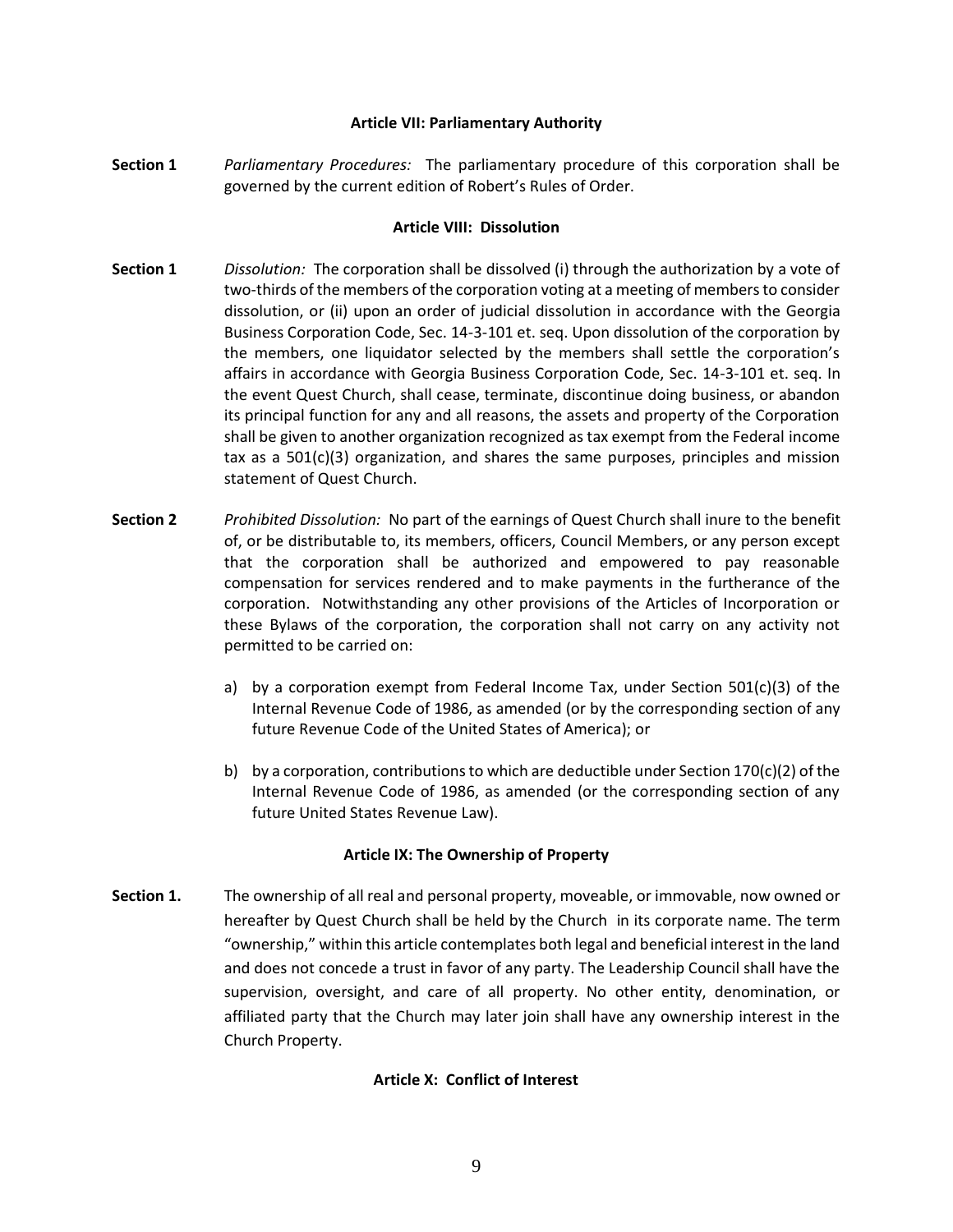- **Section 1** *Purpose:* The purpose of the conflict of interest policy is to protect this tax-exempt organization's interest when it is contemplating entering into a transaction or arrangement that might benefit the private interest of an officer or Council Member of Quest Church or might result in a possible excess benefit transaction. This policy is intended to supplement but not replace any applicable state and federal laws governing conflict of interest applicable to nonprofit and charitable organizations.
- **Section 2** *Definitions:* For purposes of this Article, the following terms shall have the following meanings:
	- a) *Interested Person.* Any Council Member, principal officer, or member of a committee with governing Council delegated powers, who has a direct or indirect financial interest, as defined below is an interested person.
	- b) *Financial Interest.* A person has a financial interest if the person has, directly or indirectly, through business, investment, or family:
		- 1) An ownership or investment interest in any entity with which the corporation has a transaction or arrangement; or
		- 2) A compensation arrangement with the corporation or with any entity or individual with which the corporation has a transaction or arrangement; or
		- 3) A potential ownership or investment interest in, or compensation arrangement with, any entity or individual with which the corporation is negotiating a transaction or arrangement. Compensation includes direct and indirect remuneration as well as gifts or favors that are not insubstantial.
		- 4) A financial interest is not necessarily a conflict of interest. A person who has a financial interest may have a conflict of interest only if the appropriate governing Council or committee decides that a conflict of interest exists.

#### **Section 3** *Procedures:*

- a) *Duty to Disclose.* In connection with any actual or possible conflict of interest, an interested person must disclose the existence of the financial interest and be given the opportunity to disclose all material facts to the Council Members and considering the proposed transaction or arrangement.
- b) *Determining Whether a Conflict of Interest Exists*. After disclosure of the financial interest and all material facts, and after any discussion with the interested person, he/she shall leave the Council meeting while the determination of a conflict of interest is discussed and voted upon. The remaining Council Members shall decide if a conflict of interest exists.
- *c) Procedures for Addressing the Conflict of Interest.*
	- 1) An interested person may make a presentation at the Council meeting, but after the presentation, he/she shall leave the meeting during the discussion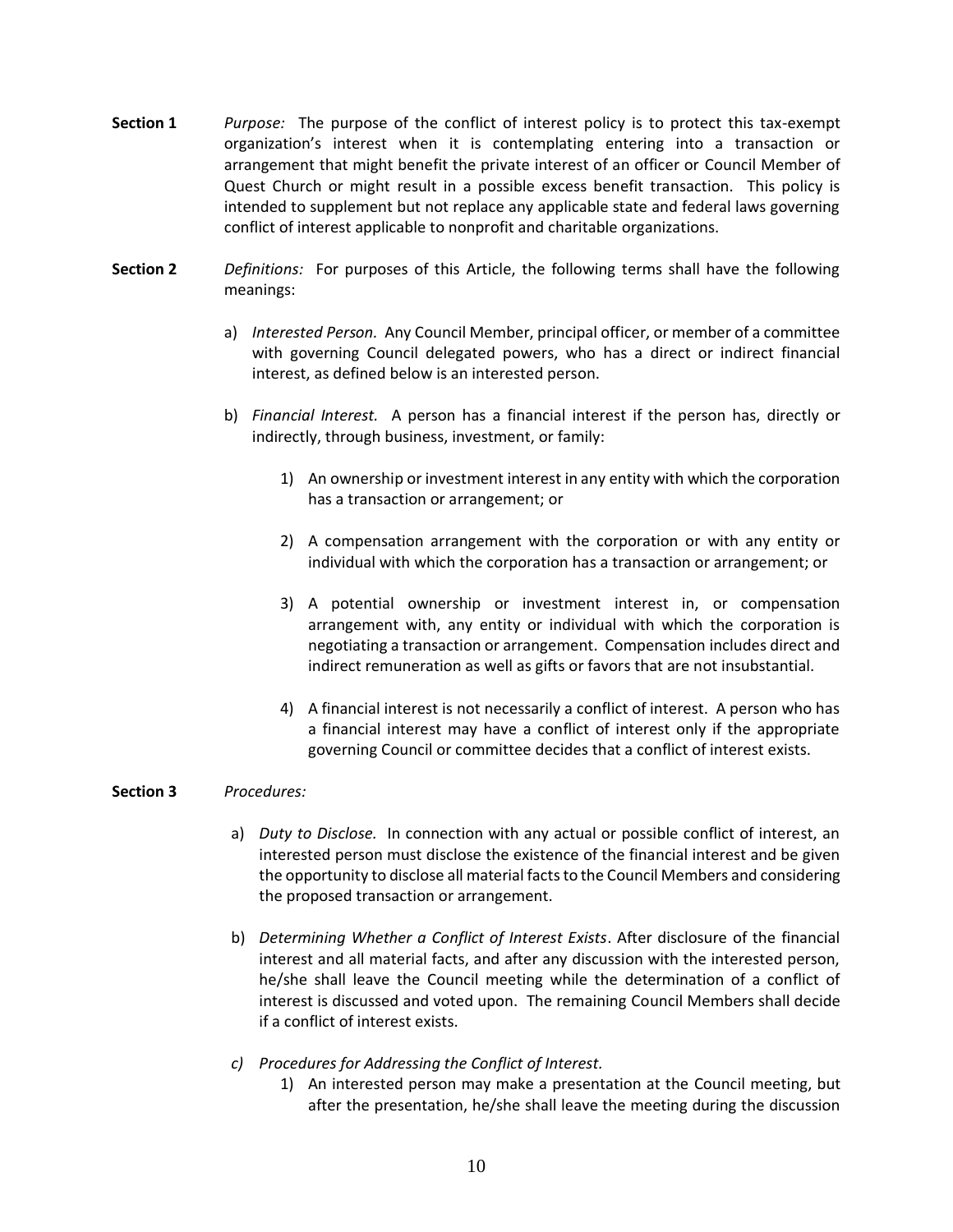of, and the vote on, the transaction or arrangement involving the possible conflict of interest.

- 2) The chairperson of the Leadership Council shall, if appropriate, appoint a disinterested person or committee to investigate alternatives to the proposed transaction or arrangement.
- 3) After exercising due diligence, the Leadership Council shall determine whether the corporation can obtain with reasonable efforts a more advantageous transaction or arrangement from a person or entity that would not give rise to a conflict of interest.
- 4) If a more advantageous transaction or arrangement is not reasonably possible under circumstances not producing a conflict of interest, the Leadership Council shall determine by a majority vote of the disinterested Council Members whether the transaction or arrangement is in the corporation's best interest, for its own benefit, and whether it is fair and reasonable. In conformity with the above determination, it shall make its decision as to whether to enter into the transaction or arrangement.
- *d) Violations of the Conflicts of Interest Policy*
	- 1) If the Leadership Council has reasonable cause to believe a member has failed to disclose actual or possible conflicts of interest, it shall inform the members of the basis for such belief and afford the member an opportunity to explain the alleged failure to disclose.
	- 2) If, after hearing the member's response and after making further investigation as warranted by the circumstances, the Leadership Council or committee determines the member has failed to disclose an actual or possible conflict of interest, it shall take appropriate disciplinary and corrective action.

#### **Section 4** *Records of Proceedings:*

a. The minutes of the Leadership Council shall contain the names of the persons who were present for discussions and votes relating to the transaction or arrangement, the content of the discussion, including any alternatives to the proposed transaction or arrangement, and a record of any votes taken in connection with the proceedings.

### **Section 5** *Compensation*

a) A Council Member who receives compensation, directly or indirectly, from the corporation for service is precluded from voting on matters pertaining to that member's compensation.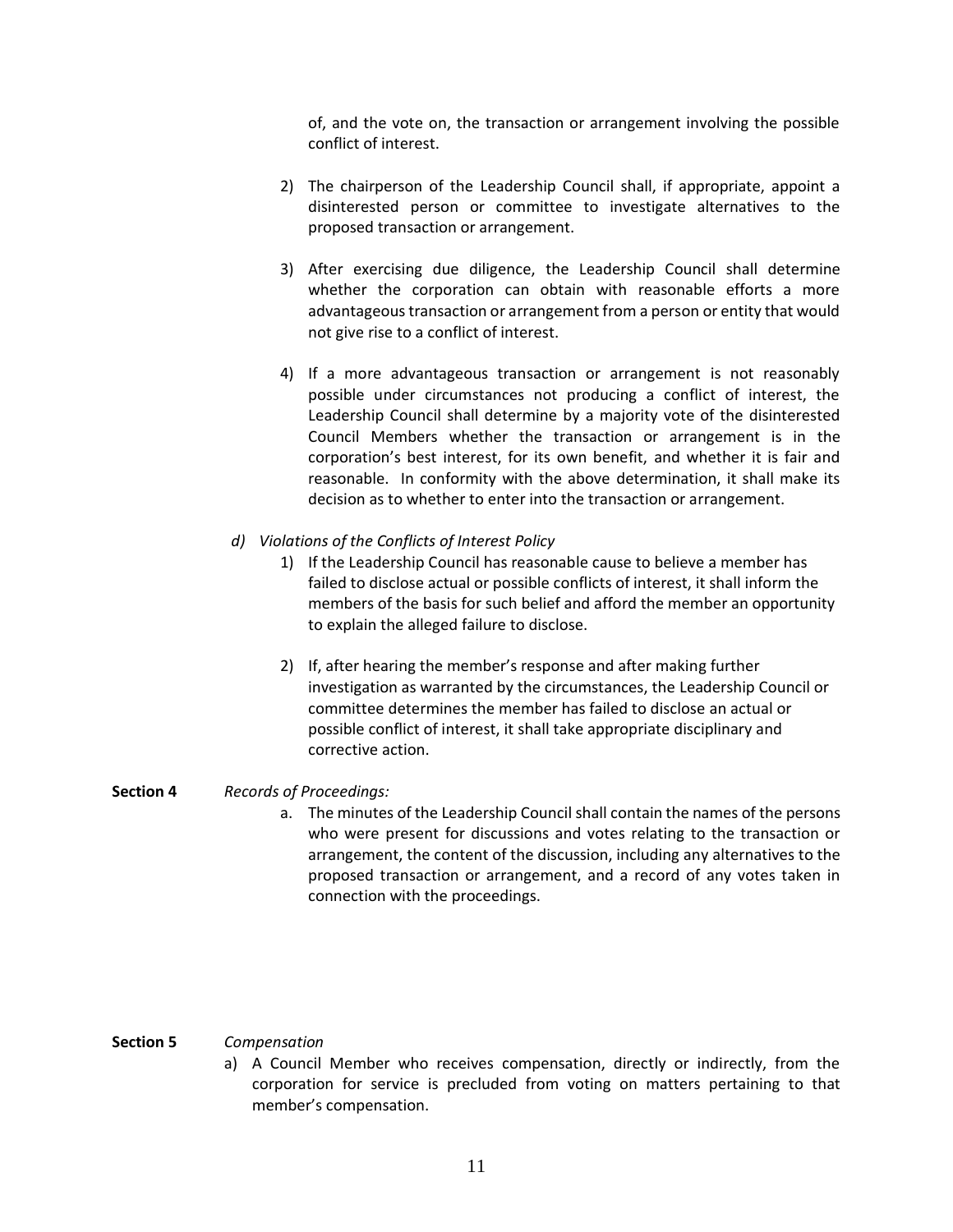- b) A Council Member whose jurisdiction includes compensation matters and who receives compensation, directly or indirectly, from the corporation for services is precluded from voting on matters pertaining to that member's compensation.
- **Section 6** *Annual Statements*: Each Council Member, principal officer, and member of a committee with governing Council delegated powers shall annually sign a statement which affirms such person:
	- a) Has received a copy of the conflicts of interest policy,
	- b) Understands the corporation is charitable and in order to maintain its federal tax exemption it must engage primarily in activities which accomplish one or more of its tax-exempt purposes.
- **Section 7** *Periodic Reviews:* To ensure the corporation operates in a manner consistent with charitable purposes and does not engage in activities that could jeopardize its tax-exempt status, periodic reviews shall be conducted. The periodic reviews shall, at a minimum, include the following subjects:
	- a) Whether compensation arrangements and benefits are reasonable, based on competent survey information, and the result of arm's length bargaining;
	- b) Whether partnerships, joint ventures, and arrangements with management organizations conform to the corporation's written policies, are properly recorded, reflect reasonable investment or payments for goods and services, further charitable purposes and do not result in inurnment, impermissible private benefit or in an excess benefit transaction.
- **Section 8** *Use of Outside Experts:* When conducting the periodic reviews as provided for in Section 7, the corporation may, but need not, use outside advisors. If outside experts are used, their use shall not relieve the governing Council of its responsibility for ensuring periodic reviews are conducted.

## **Article XI: Order of Business**

- **Section 1** *Order of Business:* The order of business at each meeting of the corporation, unless otherwise amended by affirmative, majority vote of all members present, shall be as follows:
	- a) Call to order by Chairperson
	- b) Roll call of all members of the Leadership Council
	- c) Minutes of last meeting